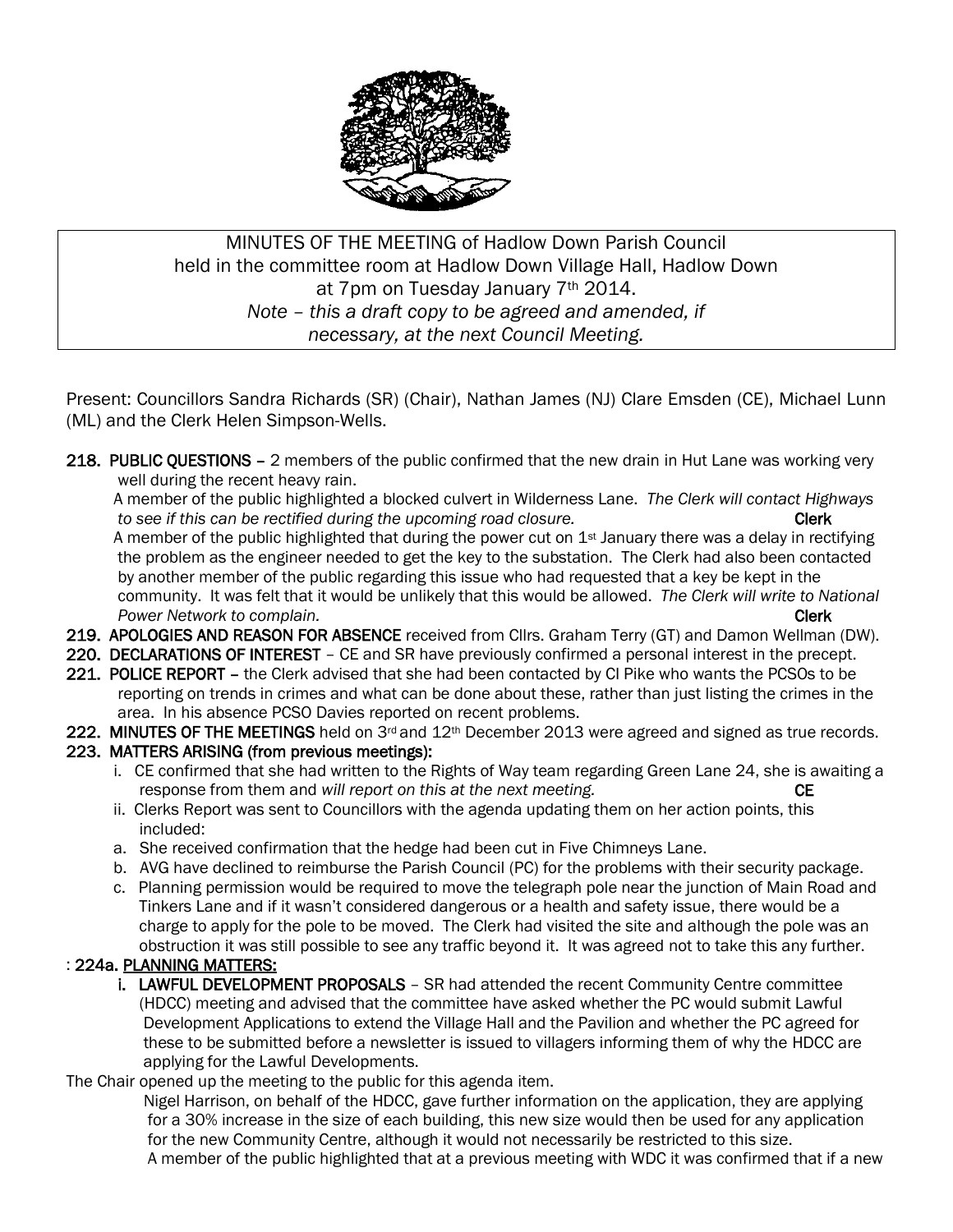Community Centre wasn't built, that the Village Hall could still be increased by 30%, if the Lawful Development proposal had been agreed.

 The PC all agreed with the HDCC applying for the LDPs on both buildings and for the HDCC to complete the Lawful Development Proposal forms and send them onto the Clerk to be checked and signed and that this should be done as soon as possible.

ii. APPLICATIONS RECEIVED AFTER THE ISSUE OF THE AGENDA - the Clerk proposed that a note be put on future agendas advising that 'any planning applications received between the date of issue of the agenda and the date of the meeting may be discussed and a response agreed at the meeting. Details of the application will appear on the village website'. This was rejected by Councillors.

### b. APPLICATIONS:

- i. WD/2013/2447/F WILDINGS WOOD, RIVERSIDE TN22 4EX Extension to cottage The Parish Council fully support the application. (4/0)
- ii. WD/2013/2332/F LAND AT HOPE FARM, BRICK KILN LANE TN22 4EH Replacement equestrian barn – The Parish Council fully support the application. (4/0)
- c. APPROVED PLANNING APPLICATIONS:
	- i. WD/2013/2146/LB & 2145/F WAGHORNS, WAGHORNS LANE Single-storey kitchen extension/utility and cloakroom.
	- ii. WD/2013/2151/FA HASTINGFORD FISHERY, HASTINGFORD LANE Variation of condition 6 of WD/04/2927/F
	- iii. WD/2013/2191/F SOUTH VIEW, WILDERNESS LANE Remodelling and extension of dwelling (amendment of previously approved scheme WD/2013/1198/F).
- 225. REPORTS FROM CLLR. ROY GALLEY (RG) ESCC and CLLR. KEN OGDEN (KO) WDC RG advised that they are currently discussing Council Tax. He asked for comments on Highways performance during the recent bad weather. Highways feel that the work done on the roads in the summer has meant less potholes, although the roads may have been affected by the heavy rainfall. He also highlighted the power cuts in December. The PC advised that the potholes wouldn't be so bad if Highways did more work on the ditches and gulliey, to be raised at the SLR meeting. It was also highlighted that the debris cleared from the gullies was then placed next to the gulley and washed back into it at the next heavy rainfall. RG advised that he, DW and CE are meeting with the Police Commissioner in January, rural crime is on the agenda and he asked that DW and CE have some points to raise regarding this. KO advised that Five Ashes have received a grant for a new Village Hall. WDC are currently consulting on the modifications to the Strategic Sites Local Plan.
- 226. BANK RECONCILIATION: dated 24<sup>th</sup> December 2013 was agreed and signed.

### 227. OTHER FINANCE MATTERS –

- i. The quarterly financial report was sent to Councillors prior to the meeting. The Clerk went through some of the items, no questions were raised.
- ii. The payment of £100 to Hadlow Down Village Hall for hall hire, that was signed at the  $3<sup>rd</sup>$  December meeting, was ratified at this meeting.
- 228. VILLAGE COMMUNITY PLAN the Chair had produced a report from the Working Party's meeting, all agreed that this was a true reflection of what had been said. The group are going to look at the footpaths and bridleways to see what work is required and will try and get grants to fund this.
- 229. HIGHWAYS the Clerk updated the PC on the outstanding Highways items which included the resurfacing of Hastingford Lane, this is with the Assets Management Team who will decide whether it will be resurfaced in 2014/15. The Highways steward is meeting with the Clerk and CE in January to discuss the outstanding work.

It was highlighted that part of the side of Hastingford Lane has eroded, *the Clerk will report to Highways.*

Clerk

 The Clerk confirmed that the replacement 30mph sign near Wilderness Lane was put on a 10 week ticket before Christmas.

# 230. PLAYING FIELD:

- i. Grant for the drainage work the HDCC committee had their grant application to Sport England turned down, they will be resubmitting, however they need a letter of support from the PC and confirmation that the PC will support the ongoing maintenance of the Playing Field. Councillors had been sent details of 3 years projected income and expenditure. It was confirmed that the PC couldn't commit to ongoing expenditure as a future PC may not agree with it.
- The Chair opened up the meeting for Fiona Shafer (FS) to comment on point 230.

 Fiona Shafer, representing the Playing Field committee, advised that the maximum grant has now increased so they may be able to apply for further funding in the future. The PC all agreed to send a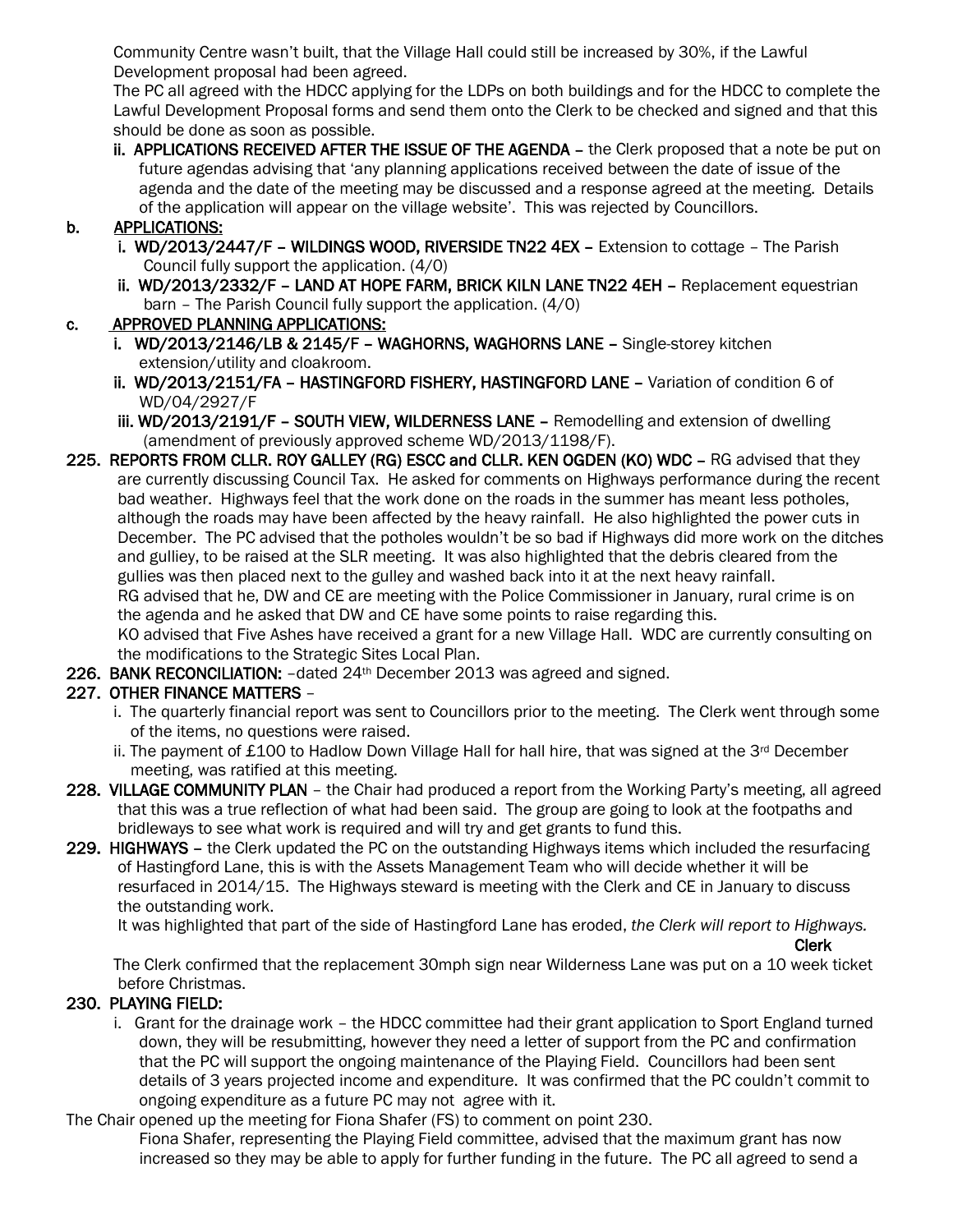letter of support and that the PC would provide financial funding however no figure or timescale could be given on this. *SR and the Clerk will draft a letter, to be copied to all Councillors.* **SR/Clerk** 

- ii. Committee's response to the RoSPA report FS confirmed that the only outstanding item they have is a tree inspection which they will be organizing. FS is clarifying some of the wording on the insurance paperwork and whether the new timescale would relate to items identified in the 2013 report or from the 2014 report onwards. The Clerk will review the insurance documents.  *The Clerk will forward the committee's response to the RoSPA report to the PC*, to be signed off at the
- February meeting. **Clerk** 231. NEW COMMUNITY CENTRE - the Chair had forwarded her notes from the recent HDCC meeting to Councillors. Once the Lawful Development Proposals have been agreed the committee can move forward.
- The Chair agreed for FS to comment on this item FS advised that she and Janet Tourell met with a representative from ESCC who will help them with grant applications. They are looking into the Reaching Communities Grant which Five Ashes successfully obtained for their new village hall.

#### 232. RISK ASSESSMENTS – *NJ will do the quarterly risk assessments, he will complete these for the February meeting.* NJ

233. PRECEPT – the Clerk had received a request for a grant from Heathfield Partnership, it was agreed that at this late stage the PC would not be able to agree a grant for them. The PC are still waiting to hear from the Government about the council tax referendum threshold principles and were therefore not able to agree the precept at this meeting.

# 234. REPORTS FROM COUNCILLORS (COUNCIL MATTERS AND OUTSIDE BODIES):

 i. Cllr. Nathan James advised that he'd kept in touch with tree surgeons during the recent bad weather, main roads had been cleared of trees but not all of the back roads, he had cleared 1 fallen tree himself.

 It was highlighted that trees near the crossroads in School Lane were touching the power cables, *the Clerk will report to National Power networks.* **Clerk and the clerk of the Clerk Clerk Clerk Clerk Clerk Clerk Clerk Clerk Clerk Clerk Clerk Clerk Clerk Clerk Clerk Clerk Clerk Clerk Clerk Clerk Clerk Clerk Clerk Clerk Cl** 

SR & NJ have a meeting regarding the emergency plan in January, they will then arrange a meeting of the committee.

- ii. Cllr. Michael Lunn highlighted flooding in Five Chimneys Lane, *the Clerk will request that the gullies be cleared.* Clerk
	- iii. Cllr. Clare Emsden advised that she has meetings with the Highways Steward and the Police Commissioner and spoke on behalf of the Parish Council at the Epiphany Service. NJ confirmed that the tree that fell down at the Playing Field has been dealt with.

 CE highlighted the work that was required to the surface of Hall Lane. *NJ will discuss with DW and JT.* NJ

# 235. CLERK'S MATTERS:

i. The Clerks hours were agreed and signed

### 236. ACCOUNTS FOR PAYMENT - the following payments were agreed and cheques were signed:

- i. Helen Simpson-Wells. Salary £723.21 includes £4.50 mileage and £7.05 expenses, £620 already paid by standing order, therefore cheque raised for £103.21
- ii. The Society of Local Council Clerks £87.10 subscription
- iii. Friends of East Sussex Record Office £24.00 subscription, paid using the power given in Local Government Act 1972 s.137.
- iv. AJW Grounds Maintenance Services £80.00 play area maintenance
- v. HM Revenue and Customs £142.06 tax and national insurance

 One further cheque for £80 for AJW Grounds Maintenance Services for the play area maintenance was also signed and will be ratified at the February meeting.

### 237. TRAINING:

- i. SALC 2014 training events, it was agreed for DW to attend.
- ii. WDC Parish training, it was agreed for DW, SR and NJ to attend.
- iii. Standards Committee presentation it was felt that a presentation wasn't necessary, a number of Cllrs. had attended a previous presentation.

### 238. CORRESPONDENCE REQUIRING A RESPONSE:

- i. WDC 2014/15 budget and 2014 to 2019 medium term financial strategy consultation no response made.
- ii. Proposed Submission Strategic Sites Local Plan and Community Infrastructure Levy Draft Charging Schedule modifications – no response made.

### 239. CORRESPONDENCE NOT REQUIRING A RESPONSE: